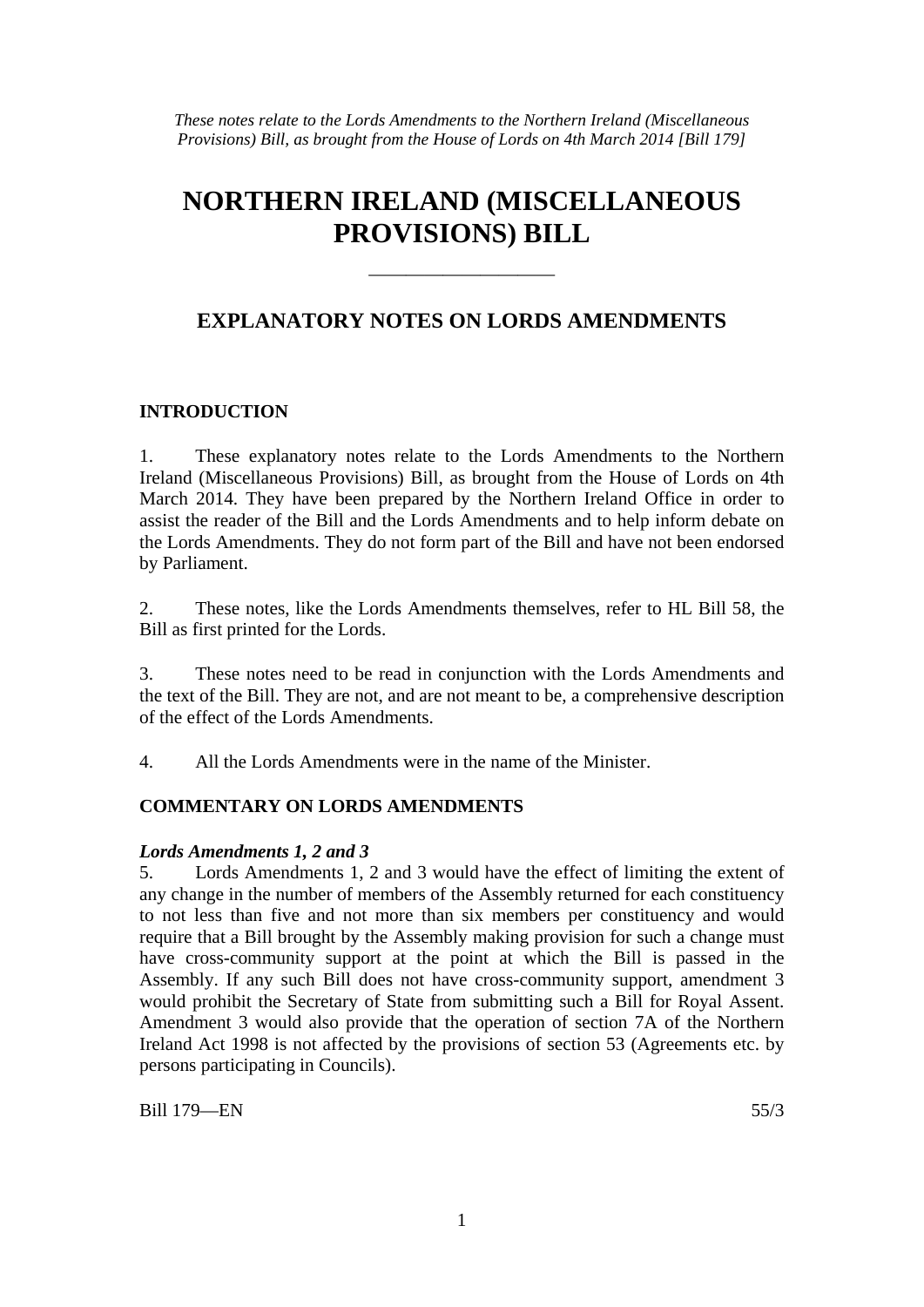*These notes relate to the Lords Amendments to the Northern Ireland (Miscellaneous Provisions) Bill, as brought from the House of Lords on 4th March 2014 [Bill 179]*

#### *Lords Amendment 4*

6. Lords Amendment 4 would require the Secretary of State to lay a report in Parliament prior to bringing forward an Order in Council that makes the Civil Service Commissioners for Northern Ireland a transferred matter. The Secretary of State would be required to lay such a report at least three months prior to laying that Order. The report would have to set out the Secretary of State's view of the effect that the Order would have on the Commissioners' independence, the application of the merit principle in respect of appointments to the Northern Ireland Civil Service, and the impartiality of the Northern Ireland Civil Service.

# *Lords Amendments 5 and 6*

Lords Amendments 5 and 6 would require the Secretary of State to lay a report in Parliament prior to bringing forward an Order in Council that makes the Northern Ireland Human Rights Commission a transferred matter. The Secretary of State would be required to lay such a report at least three months prior to laying that Order. The report would have to set out the Secretary of State's view of the effect that the Order would have on the Commission's independence, the application of internationally accepted principles relating to national human rights institutions and the Commission's relationship with the Assembly.

#### *Lords Amendments 7 and 8*

8. Lords Amendments 7 and 8 are minor and technical amendments which would change the commencement date for Clause 24 (regulation of biometric data). The amendments would ensure that the changes made to paragraph 8(1) of Schedule 1 to the Protection of Freedoms Act 2012 through Clause 24 would only come into force once paragraph 8(1) of Schedule 1 to the Protection of Freedoms Act 2012 had itself been commenced.